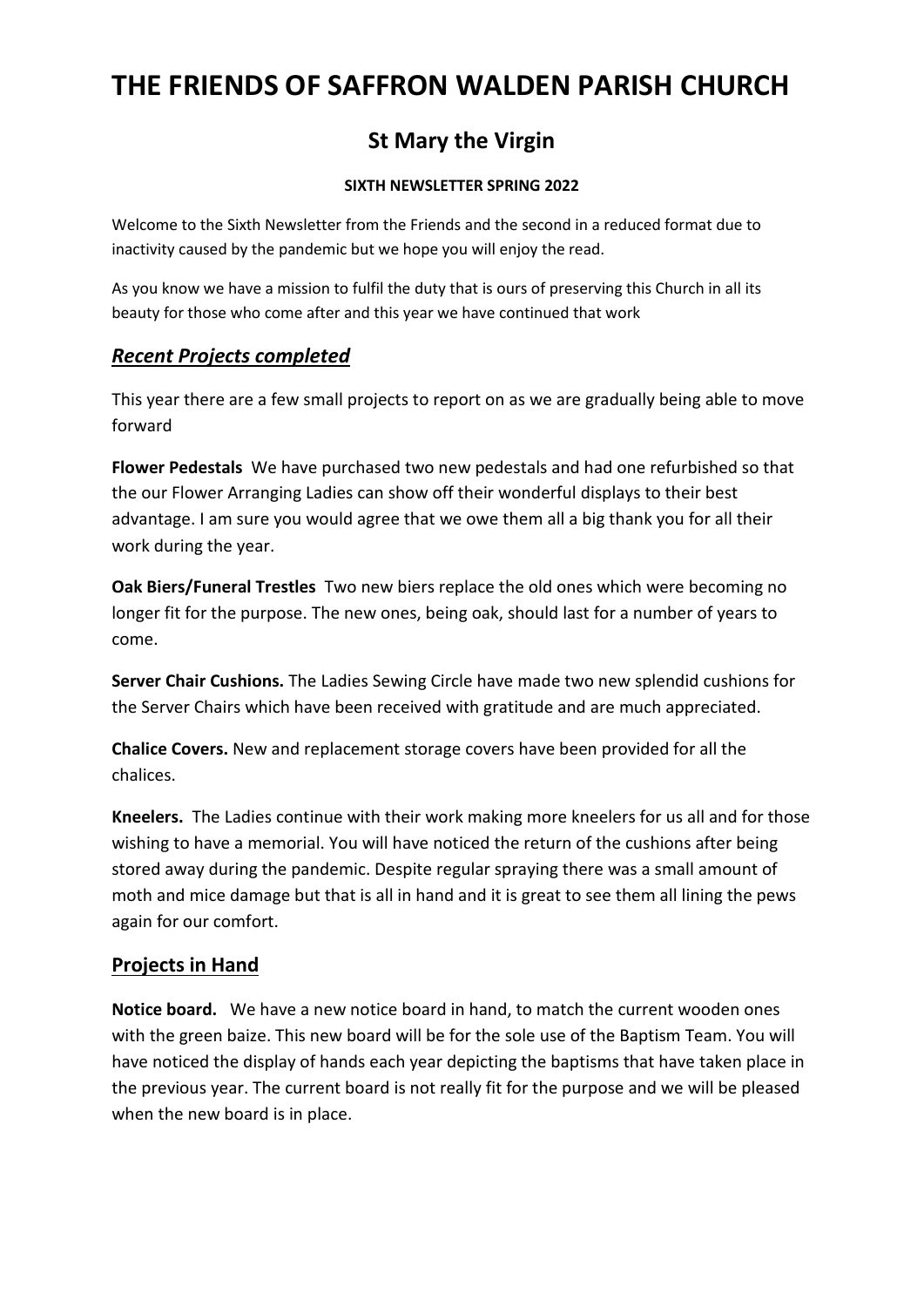**Magnifying Mirror** We have received a request for a magnifying mirror trolley in order to see the ceiling displays more clearly . We are currently trying to source a supplier and hope that we may get some advice on our Cathedral trips this year.

## *Future Projects*

**New Lighting Scheme**. In the long term we are still holding funds to contribute to this huge project as soon as it commences.

## *Ongoing Projects*

**Kneelers.** Anyone can donate a kneeler to commemorate a loved one or an occasion and can choose a central design. We charge £40 per kneeler to cover the cost of the canvas and the wool.

The Ladies Sewing Circle are again meeting every Monday morning at 9.30 until 11o'clock at The Priory, Common Hill. Should you be interested in a kneeler or in joining the Sewing Circle please contact Tessa Hawkes. Tel No 01799 523888

## *Events*

**Cathedral Visits.** As you all know we had two attempts to arrange a visit to *Lincoln Cathedral* during the pandemic but both had to be aborted for obvious reasons, however we hope to make a new date for the autumn of this year and we will keep you posted.

In the meantime we are off to *Ely Cathedral* on 28<sup>th</sup> April and *Bury St Edmunds Cathedral* on on 22<sup>nd</sup> June both trips have proved to be popular and are fully booked with reserve lists. We should have news and photos for the next Newsletter.

#### *'St Mary's Saffron Walden, A History & Guide'*

This book continues to sell well on our Bookstall along with the posters and post cards. Hopefully this summer will bring more tourists and sales will blossom again.

## *Year of Invitation*

Many of you will remember the Year of Invitation which we launched back in 2019 which proved to be quite successful. Existing members were asked to try to enrol at least one member each and anyone reading the Parish News, the Grapevine and the Church website reading about our various activities might feel inspired and we hope will join us.

Over the years there have been numerous major and minor projects taking place in the Church and many of those have been assisted or totally funded by the Friends and we hope to be able to continue that work well into the future. As a member you will feel part of that process and can have a sense of pride in the work we carry out. The AGM is an ideal time to come along and offer your ideas and Council members are always around and will be happy to hear your thoughts and take them to their next meeting.

## *Joining the Friends*

We do hope that you have found something of interest in our sixth newsletter and maybe, if you are not a member already, **then perhaps you would like to join?** There is an application form on the back of our updated leaflet, or you could check the Church website and find us under 'Groups' or ask one of our Council Members. *A gentle reminder to all our members that subscriptions are due by 31st March.*